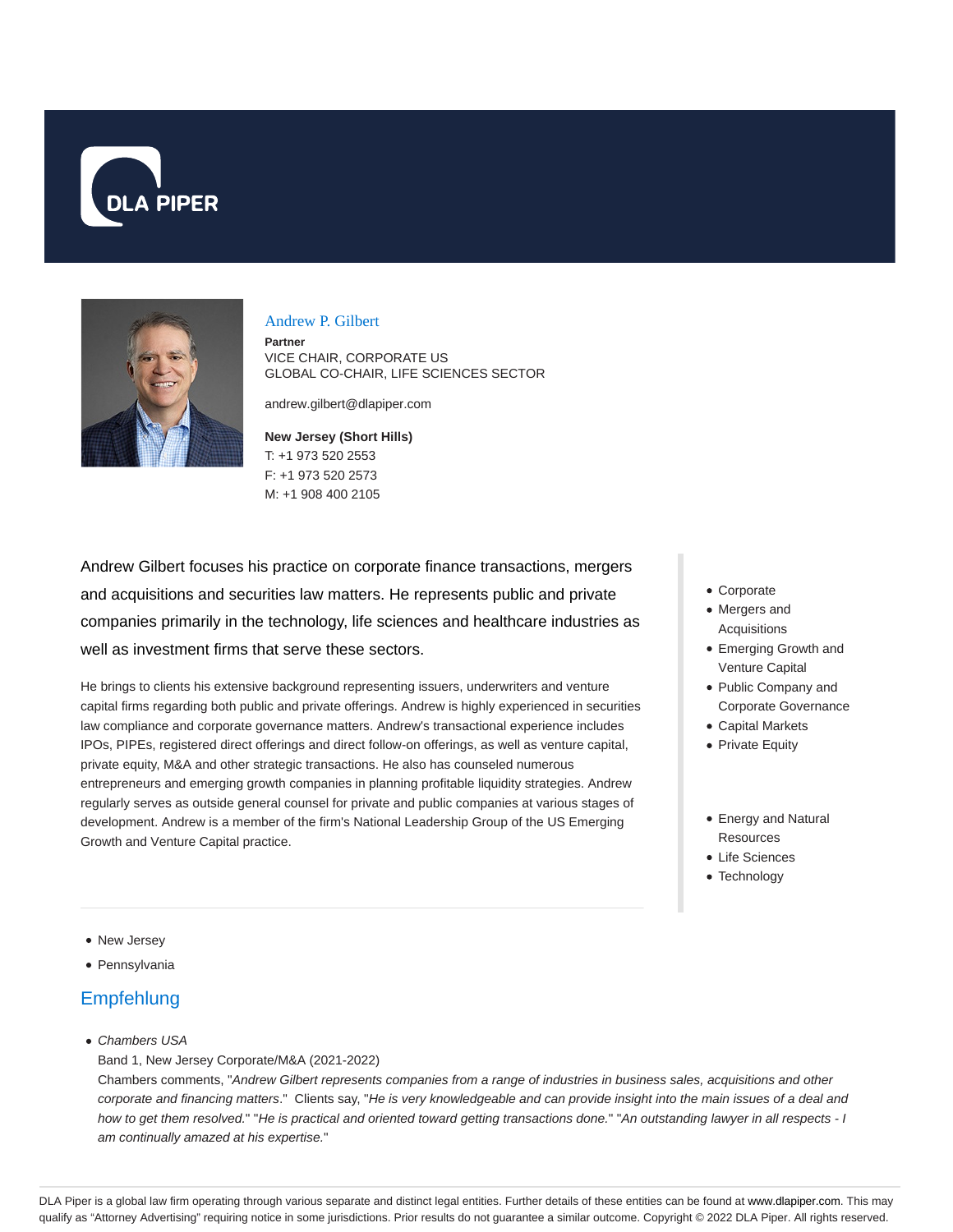• The Legal 500 United States

Recommended, Healthcare: Life Sciences (2021-2022) The Legal 500 comments, "Fellow co-head Andrew Gilbert, based in Short Hills, is a contact on the transactional side, with deep experience in M&A, public and private offerings, and investment deals." Recommended, Healthcare: Life Sciences (2020) Recommended, Venture Capital & Emerging Companies (2018-2019)

- Recognized in The Best Lawyers in America and as a New Jersey Super Lawyer in every year since 2008
- Named to NJBIZ's Top 40 under 40 list (2003)
- . The M&A Atlas Awards, Pharma & Devices Deal of the Year, Winner 2016: Tribute Pharmaceuticals Canada merger with POZEN (Aralez Pharmaceuticals)
- The M&A Atlas Awards, Outstanding M&A Law Firm of the Year Finalist 2016: DLA Piper
- Winner of the New Jersey Technology Council's 2016 Legend of Technology Award
- Financial Services Deal of the Year Award (over US \$100 million) from M&A Advisor in the representation of LLR Partners in the acquisition of CompoSecure, LLC, a leading designer and manufacturer of proprietary financial cards (2015)

For more information, pursuant to New Jersey Lawyer Advertising guidance, please click here.

# Berufserfahrung

Prior to joining DLA Piper, Andrew was a partner at an international law firm. Before attending law school, he served as an intern with the NASDAQ trading and corporate bond departments at Shearson Lehman Brothers Inc. and worked as an underwriter for American International Group (AIG). At AIG, Andrew underwrote professional liability and directors' and officers' legal liability insurance policies for several financial services companies.

# Ausbildung

- J.D., Rutgers University School of Law 1993 Research Editor, Rutgers Computer and Technology Law Journal
- B.A., Colgate University 1988

# **Mitgliedschaften**

Director, New Jersey Technology Council

# AKTUELLES

# Publikationen

- . "How To Navigate Pharma Collaboration And Licensing Agreements," Life Science Leader, February 1, 2017
- . "The Facebook Effect Continues: SEC Approves Social Media for Corporate Announcements," DLA Piper Capital Markets and Corporate Governance Alert, April 2013

# Seminare und Veranstaltungen

# **Vergangene**

**The current state of life sciences financing**

2 March 2021 | 3:00 - 4:00 EST Webseminare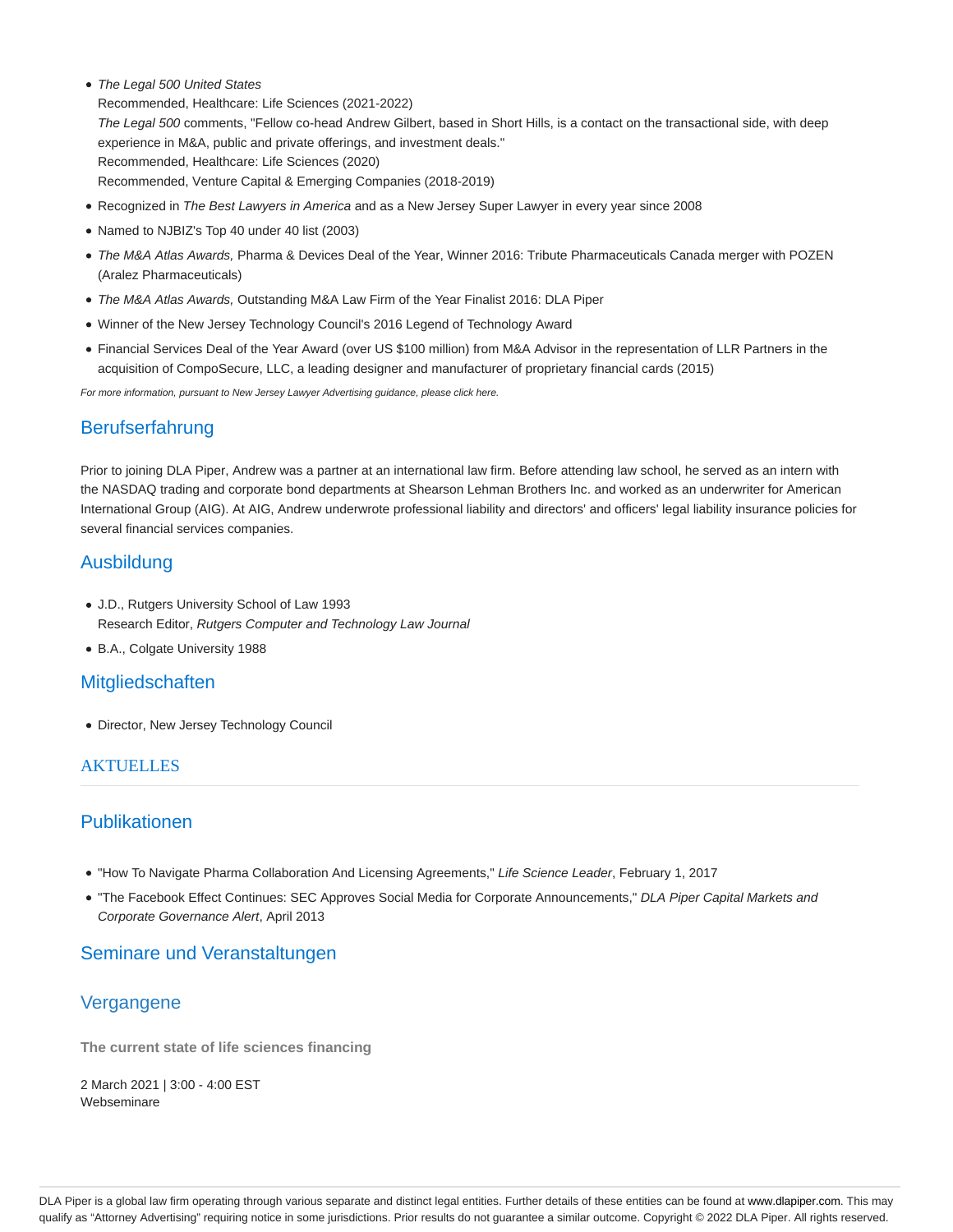**DLA Piper talks technology: BetterBeta and beyond**

9 October 2020 | 2:00 - 2:30 EDT Webseminare

### **NEWS**

**DLA Piper represents Intercept Pharmaceuticals, Inc. in US\$450 million deal to sell Ocaliva to Advanz Pharma outside the US**

### 6 May 2022

DLA Piper is representing Intercept Pharmaceuticals, Inc. (Nasdaq: ICPT) – a biopharmaceutical company focused on the development and commercialization of novel therapeutics to treat progressive non-viral liver diseases – in its deal to sublicense to Advanz Pharma the rights to commercialize Ocaliva® (obeticholic acid) outside of the US, and sell certain foreign subsidiaries and rights regarding Intercept's international operations.

**DLA Piper advises Jeeves in its US\$180 million Series C financing**

### 19 April 2022

DLA Piper represented Jeeves, the all-in-one corporate card and expense management platform for global startups, in its US\$180 million Series C funding at a valuation of \$2.1 billion.

**William Mulholland joins DLA Piper's Patent Prosecution practice in Phoenix**

### 15 November 2021

DLA Piper announced today that William Mulholland has joined the firm's Patent Prosecution practice and Life Sciences sector as a partner in Phoenix.

**DLA Piper advises TrueFort in US\$30 million Series B financing**

#### 23 September 2021

DLA Piper represented TrueFort, the zero trust application protection company, in a US\$30 million Series B funding round led by Shasta Ventures, with participation from Canaan and existing investors Evolution Equity Partners, Lytical Ventures and Emerald Development.

**DLA Piper advises Jeeves in US\$57 million Series B financing**

#### 21 September 2021

DLA Piper represented Jeeves Inc., an innovative expense management platform for fast-growing companies in global markets, in a US\$57 million Series B funding round led by CRV with participation by prior lead investor Andreesen Horowitz and other investors.